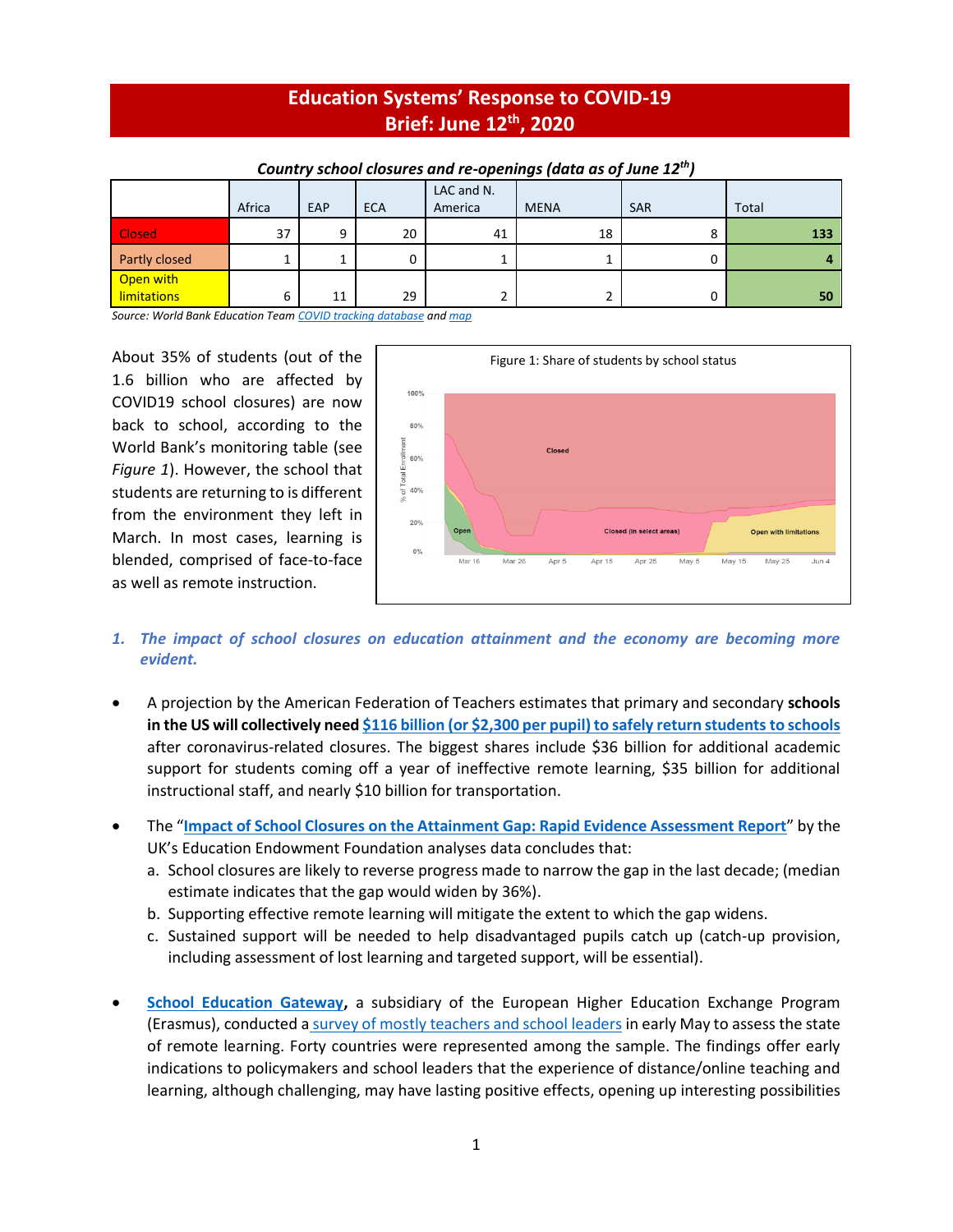for innovation and new ways of working, especially if supported by appropriate and timely professional development.

- The World Bank has published the Western Balkans regular economic report "Estimated Impact of [COVID-19 on Education and Country Responses](http://documents.worldbank.org/curated/en/590751590682058272/pdf/The-Economic-and-Social-Impact-of-COVID-19-Education.pdf)". The findings suggest that the share of students below basic proficiency in reading in these countries may increase from the current 53 percent to 61 percent due to COVID-19. The report provides reach analysis of impact of COVID-19 crisis on learning outcomes as measured by PISA.
- *2. The Pandemic epicenter shifts to Latin America, with visible signs of impact on human capital, and education inequality*
- **South America** has now become the latest epicenter of the pandemic according to the WHO, as cases are mounting rapidly. A [recent World Bank blog](https://blogs.worldbank.org/developmenttalk/covid-19-latin-america-pandemic-meets-extreme-inequality) suggests that that the COVID-19 spread is likely to exacerbate inequalities in health, income, nutrition, and schooling in a region already highly unequal. This will also likely deepen entrenched racial, gender, and spatial inequalities.
- **Brazil** is registering the second highest number of infections [in the world,](https://coronavirus.jhu.edu/map.html) trailing only the United States. Schools located in heavily populated favelas in Sao Paolo have been turne[d into isolation wards](https://www.washingtonpost.com/world/the_americas/coronavirus-brazil-favela-sao-paulo-rio-janeiro-bolsonaro/2020/06/09/8b03eee0-aa74-11ea-9063-e69bd6520940_story.html)  [by](https://www.washingtonpost.com/world/the_americas/coronavirus-brazil-favela-sao-paulo-rio-janeiro-bolsonaro/2020/06/09/8b03eee0-aa74-11ea-9063-e69bd6520940_story.html) their self-organizing residents, while cities such as Sao Paolo and Rio de Janeiro are relaxing social distancing measures, allowing shopping malls and stores to open.
- **Peru**, the [second hardest hit](https://www.ft.com/content/53c858cb-1c8b-4a14-bcb3-8948a5794db2) country in South America, has established a remote learning strategy "[Aprendo en Casa](https://aprendoencasa.pe/#/)", complemented with radio and TV lessons. Still, the most disadvantaged are
- struggling to access distance learning there are [reports](https://www.youtube.com/watch?v=Sd9gucC8toM) of children in rural areas taking hours to access radio signals and listen to class. To address this, the Ministry of Education announced that [schools can re-open in early July](https://gestion.pe/peru/minedu-plantea-reabrir-colegios-en-zonas-donde-no-haya-conectividad-ni-contagios-de-covid-19-a-inicios-de-julio-nndc-noticia/) in areas where (1) there is no connectivity, (2) teachers reside nearby, and (3) no cases of COVID-19 have been reported. Additionally, distance [learning](https://www.gob.pe/institucion/minedu/noticias/185105-aprendo-en-casa-tambien-llega-a-estudiantes-con-necesidades-educativas-especiales-asociadas-a-discapacidad)  materials have [been adapted](https://www.gob.pe/institucion/minedu/noticias/185105-aprendo-en-casa-tambien-llega-a-estudiantes-con-necesidades-educativas-especiales-asociadas-a-discapacidad) to serve students with disabilities.
- In **Chile**, the third most affected country in South America, the Ministry of Education has reported that only 5% of target students are receiving learning that satisfies the curriculum goals, while 90% are receiving part or most of the curriculum mandated, and the remaining [5% are not](https://www.latercera.com/nacional/noticia/reporte-de-chile-a-la-ocde-indica-que-el-5-de-los-ninos-no-recibe-ensenanza-minima/AU6DAN2VBFBFDKWJMJB6ZUTYQ4/)  [accessing any learning mode.](https://www.latercera.com/nacional/noticia/reporte-de-chile-a-la-ocde-indica-que-el-5-de-los-ninos-no-recibe-ensenanza-minima/AU6DAN2VBFBFDKWJMJB6ZUTYQ4/)
- *3. Though students are returning to the classroom across Europe and parts of Asia, in middleincome countries where infections are still prevalent or rising, policies on school reopening are increasingly varied, with many reversing or delaying decisions.*

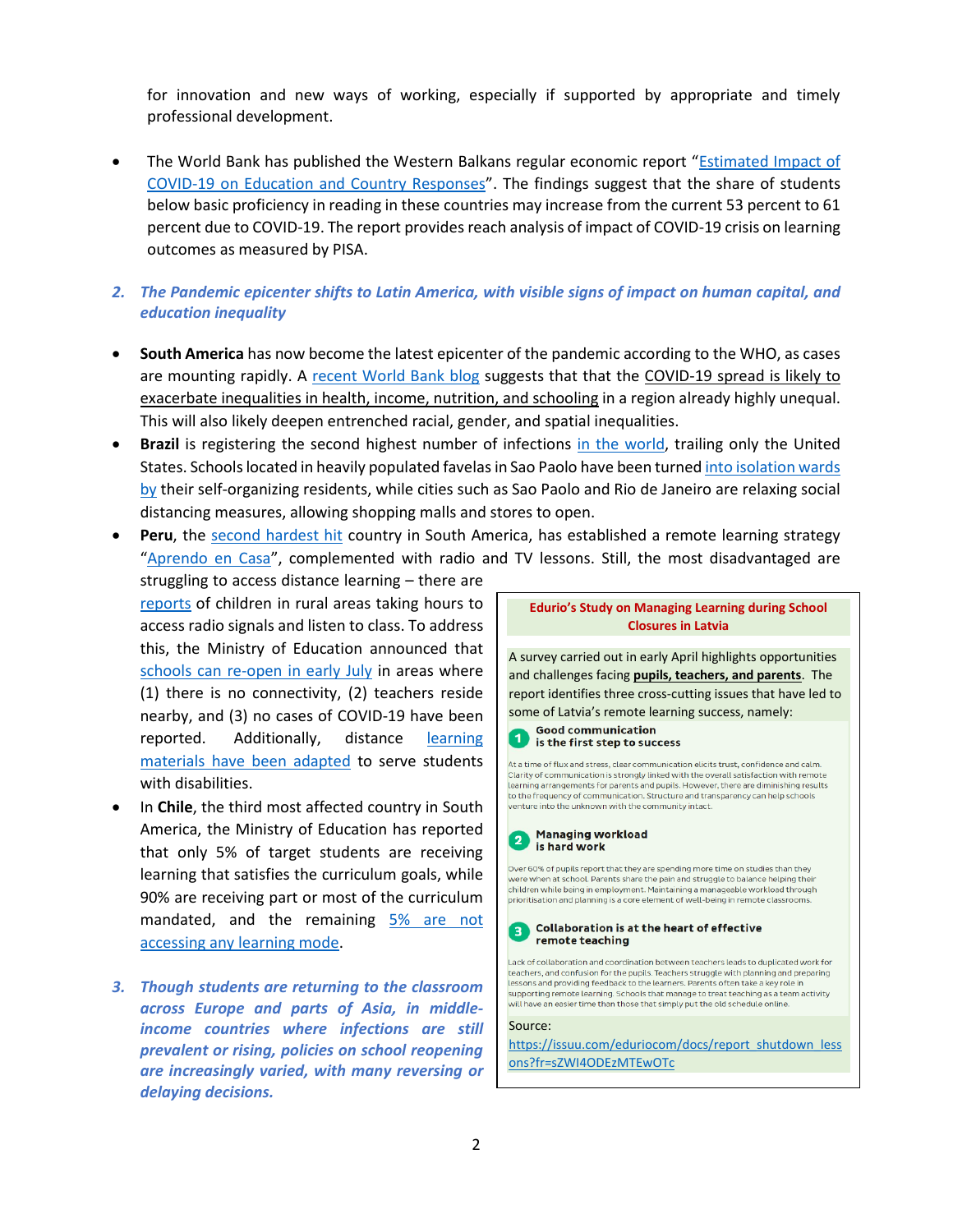- In **South Africa**[, about 95 percent of schools have reopened.](https://www.africanews.com/2020/06/10/95-percent-of-schools-reopen-in-south-africa-after-virus-lockdown/) The government had originally intended to reopen schools on June 1, but postponed this to June 8 after finding out that most schools required more time to better prepare facilities and train staff.
- **Israel** re-closed [some schools](https://www.wsj.com/articles/israel-shuts-some-schools-as-coronavirus-cases-jump-after-reopening-11591203323) this week after a spike in infections. The Prime Minister announced a policy of closing any school with the minimum of one confirmed case.
- **Philippines** has announced it will not reopen schools for face-to-face instruction until a vaccine has been identified – likely spring 2021.
- **England** reversed policies and announced the primary schools, originally scheduled to reopen in early June, will not open till the fall. This was after it became clear that social distancing measures were not feasible under the current arrangements.
- The **United Kingdom's** National Education Union (NEU) is now being called upon t[o develop a national](https://www.tes.com/news/coronavirus-national-plan-needed-more-school-space-say-teachers)  [plan for accommodating more schooling space](https://www.tes.com/news/coronavirus-national-plan-needed-more-school-space-say-teachers) using libraries and community centers to enable more students a safer, wider, learning environment. There is also a push to bring back retired teachers to address the potential shortages to result from smaller classes.
- In West Africa, **Sierra Leone** announced a return to schools only for those students sitting for standard examinations (national primary school exam, national basic education exam, and the West African Senior Secondary School Exams – a 5-country regional secondary school completion exam). Schools have been instructed to reopen as of July  $1<sup>st</sup>$  to allow students to review before sitting for exams in August and September.
- **South Korea** [closed schools](https://www.bbc.com/news/world-asia-52845015) again in late May after another spike in infections. This came after weeks of delays in reopening.

## *Relevant Resources*

- [From coping to improving and accelerating: Supporting teachers in the pandemic and beyond](https://blogs.worldbank.org/education/coping-improving-and-accelerating-supporting-teachers-pandemic-and-beyond) (Tracy Wilichowsky and Cristobal Cobo)
- [The education \(negative\) twin shocks, and the opportunity they bring](https://blogs.worldbank.org/education/education-negative-twin-shocks-and-opportunity-they-bring) (Jaime Saavedra)
- [Reopening Schools: when, where, and how](https://blogs.worldbank.org/education/reopening-schools-when-where-and-how) (Jaime Saavedra with Stefania Giannini, UNESCO Head of Education, and Rob Jenkins, UNICEF Head of Education)
- [Supporting Teachers during COVID19 Coronavirus Pandemic](https://blogs.worldbank.org/education/supporting-teachers-during-covid-19-coronavirus-pandemic) (Tara Beteille with a link to the last note on teachers)
- [Learning equity during the Coronavirus: experiences from Africa](https://blogs.worldbank.org/education/learning-equity-during-coronavirus-experiences-africa) (Salman Asim, Shelby Carvalho, and Ravinder Gera)

More resources and our latest research can be found at th[e Bank education website](https://worldbankgroup.sharepoint.com/sites/Education/Pages/Education-COVID19.aspx)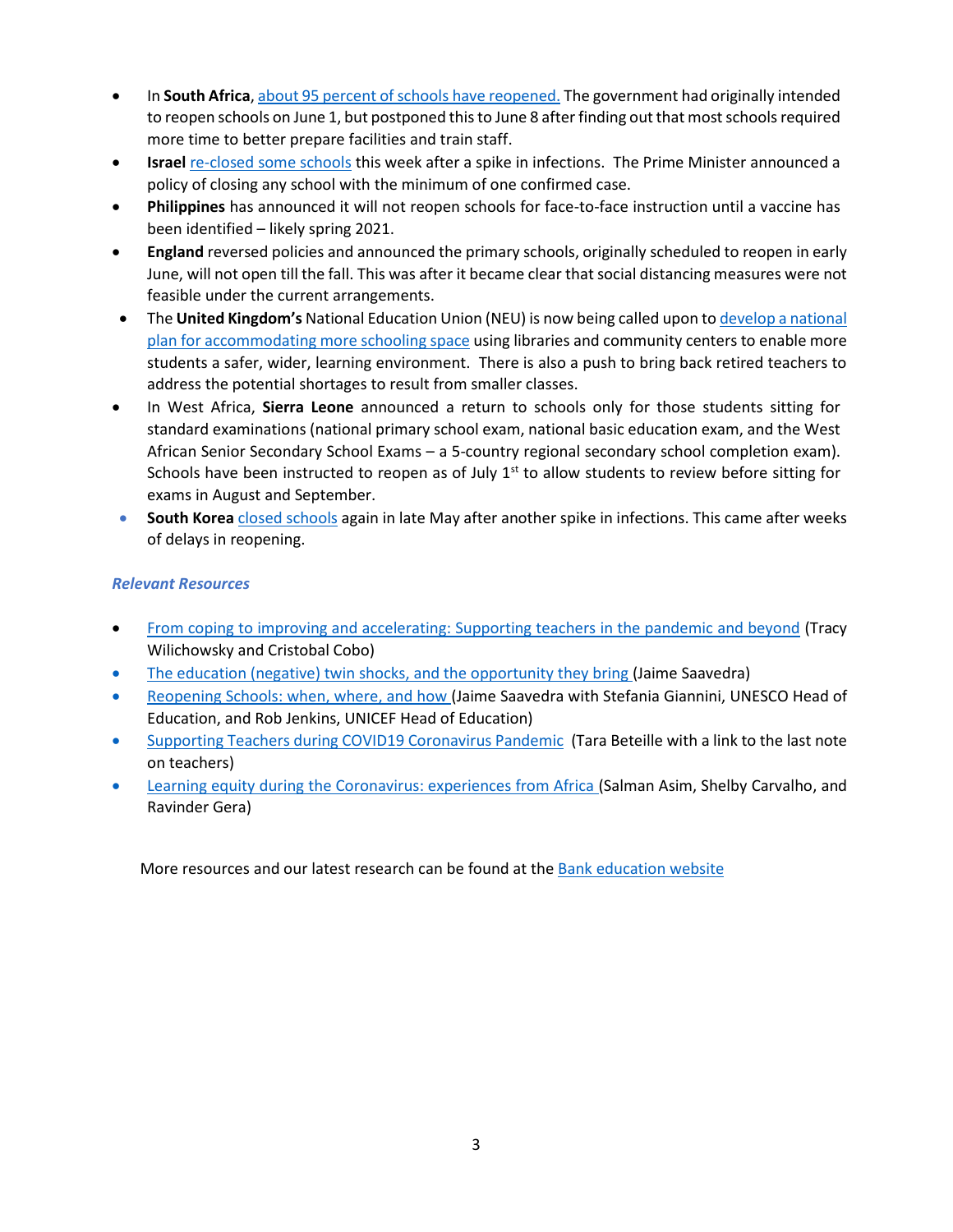# **ANNEX 1 – Latest on COUNTRIES REOPENING SCHOOLS (received from teams)**

### **AFRICA**

- **Benin**, as of mid-May, schools except for nurseries are open. Classrooms have social distancing rules set up for example, the benches have been set out to observe the one-meter rule. Launched mass testing for teachers as a way to reassure parents that school will be a safe environment – masks were compulsory, but during reopening, a large number of students turned up without masks due to costs.
- **Cote d'Ivoire.** May 25th onwards primary, secondary, and universities. Washing of hands before and after classes. Classes are equipped with hand sanitizer gel.
- **Ghana** is undergoing a phased, selective reopening: June 15, 2020 Final year tertiary students reopen; June 21, 2020 - Final year senior secondary reopen; June 21, 2020 - Final year junior high school reopen; all other students will be home till further notice.
- Liberia. Schools reopen June 22<sup>nd</sup> for last year of senior secondary students.
- **Sierra Leone.** School reopening Task Force established and working on different elements. Schools to reopen July 1<sup>st</sup> for those sitting for standard exams. A comprehensive set of guidelines that will aid with the reopening of the school are under development.
- **South Africa** delayed planned reopening of schools after a spike in infections but then reopened June 8<sup>th</sup> using a phased reopening. Despite the number of COVID-19 cases growing sharply, the government is keen on the phased reopening of public and independent schools, with a cluster of grades returning on July 6 and the last cluster back on August 3.
- **Tanzania** reopened schools on June 1<sup>st</sup>, 2020 with many parents concerned about the safety of learning environment in the context of increased infection cases.
- **Zambia.** Ministry of General Education has released a guidelines document that outlines the measures for safe school reopening as well as responsibilities of teachers/staff/administrators. Measures include: (i) To the extent possible, limit class size to avoid overcrowding and maintain a minimum of 2 meters between the teacher and learners, and 1-2 meters of space between learners; (ii) Observe physical distancing in shared staff spaces; teachers and other school staff should avoid congregating indoors in groups larger than 5 people where possible. (iii) Learners should only buy food from the school Tuck Shop, while maintaining physical distancing and hygiene practices; (iv) Learners, teachers, other members of staff, and all the people entering the school premises must wear masks; (v) Maintain a stock of masks to support vulnerable learners; (Schools with the capacity to make face masks through Home Economics department should do so and supply to the needy at no cost). (vi) Have hand-washing stations or alcohol-based hand sanitizer dispensers available at school entrances, classrooms, dining rooms/halls, dormitories and ablution blocks. Schools should integrate COVID-19 prevention and control in daily activities and lessons. Schools shall: To the extent possible, schools should measure the temperature of learners, teachers, and other school staff and any visitors upon arrival at the designated school entry point. Teachers, learners, and other school staff arriving at school found to have a fever (Temperature of above 38.0ºC) should be isolated from peers and the school should contact the health helpline and arrangements made for the them to receive appropriate care.

### **Eastern and Central Europe**

Austria. Began returning students May 4<sup>th</sup> with Grade 12 students who came back to school to prepare for final exam ("Matura") two weeks later; (ii) May 18<sup>th</sup>: School reopened for primary schools, lower secondary, and special needs schools; (iii) June  $3<sup>rd</sup>$ : School opening for upper secondary and TVET schools. Classes will be split into two groups, with group 1 being in school Monday, Tuesday, Wednesday, and group 2 on Thursday and Friday; alternating the next week. Mandatory regular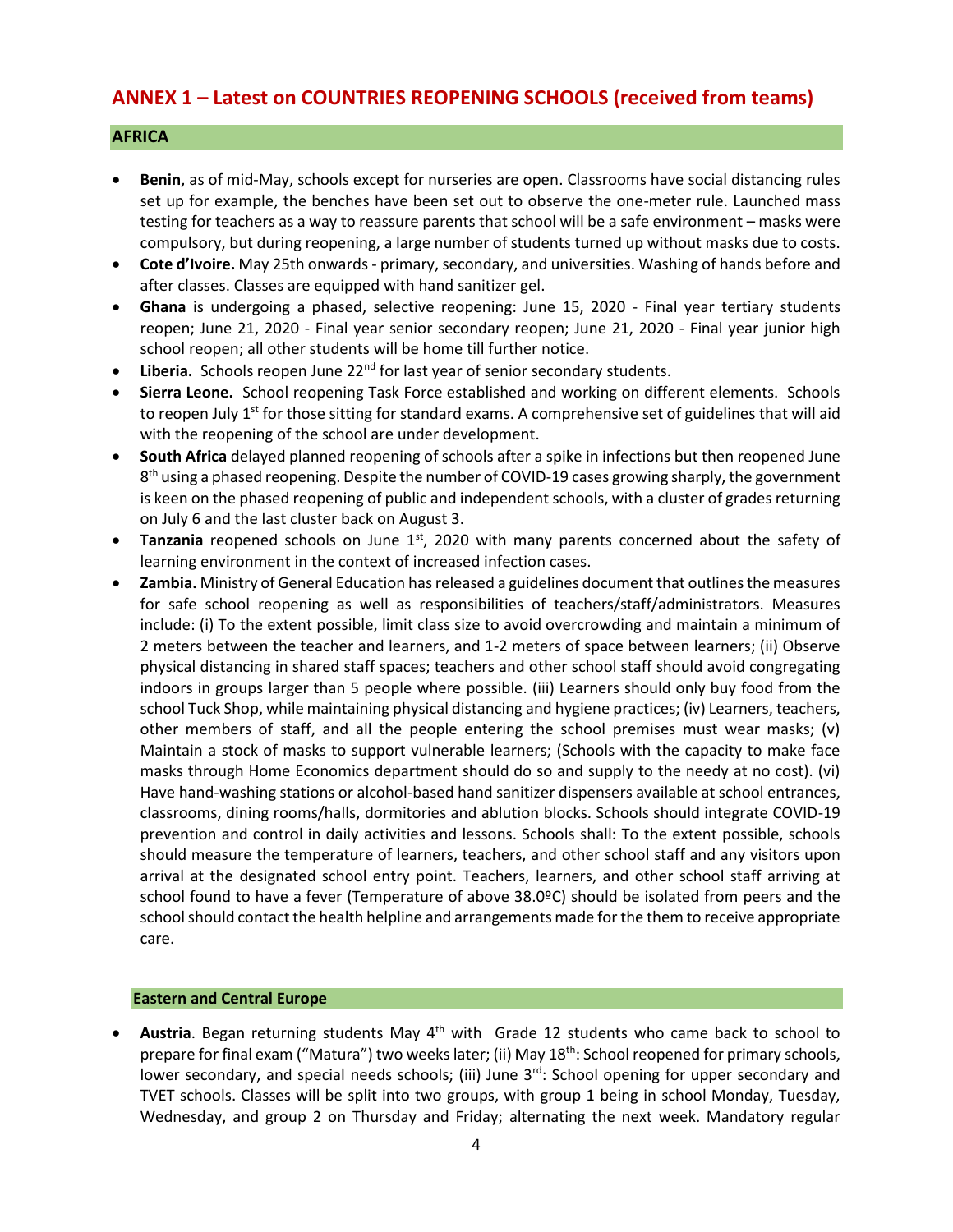washing of hands, especially after entering the school and masks work outside the classroom (in corridors).

- **Bulgaria**. Reopening in the fall September 14th
- In **England** primary schools were to reopen by early June but the Government has changed course and announced they will only return in the fall.
- **Croatia**. May 11<sup>th</sup> began staggered reopening of schools starting with preschool.
- **Denmark**. April 15<sup>th</sup> staggered reopening starting with preschool. The National Board of Health suggests that children are asked to play in small groups. Teachers are asked to be especially vigilant and ensure that only limited number of students play together at the same time. asses are divided into sub groups; children each have their own desks marooned two yards away from their nearest neighbor; teachers work with the same group throughout the day and do not switch; children play only with kids from their class and only in small groups; teachers don't gather in the staff room. Under usual circumstances, extended absence without a doctor's note can result in a family losing their child support benefits, but the Ministry of Children and Education has eased its policy for the time being, so that children who live with high risk patients, or parents who do not feel comfortable sending their children to school, can still do so.
- **Germany**. Reopened May 6<sup>th</sup>.
- **Greece**. Students returned May 4th but are following guidelines: (i) stay at least two meters (6.56 feet) apart
- **France**. May 11th staggered reentry starting with younger grades. By May 25th, all primary and secondary students are back in school. Parents have final say about whether they want to send their children or not. No punishment for not attending.
- Netherlands. Primary schools reopen on May 11<sup>th</sup>, and secondary schools on June 1<sup>st</sup>. Schools for secondary VET will remain closed.
- Norway. Kindergartens were opened on April 20<sup>th</sup> and its primary schools on April 27<sup>th</sup>, starting with grade 1-4. Universities, colleges and vocational schools reopened from April  $27<sup>th</sup>$  for some students and employees. The goal is that all pupils and students, including those in upper secondary schools, will return to school before the summer holidays.
- **Romania**. Reopening September 14th
- Spain. May 25<sup>th</sup> phased reopening. When Phase 2 goes into effect, last-year students of secondary and post-secondary education will be allowed to go to school. Most of the regions are in favor of organizing some activities for these students, especially those preparing for their university entrance
- **Switzerland.** May 11<sup>th</sup> for younger grades. Older children from their 10<sup>th</sup> year, as well as university students, returned on June 8.

### **East Asia and the Pacific**

- **Australia**. States have the authority to follow up different guidelines or protocols given that the education system is administered at state level. Throughout the pandemic, schools in most states have remained open to children of essential workers and vulnerable children. The only exception is the Australian Capital Territory, where nine hub schools were set up for these children, and they are not reopening schools until next week and the following week (using a staggered approach). Victoria is the only other state not to reopen schools yet (at least partially), but will begin in a couple of weeks.
- **China**. Dates of reopening vary based on the date of last reported case of COVID in the province. Practice social distancing whenever possible with examples including (i) allowing students from certain grades, e.g. the graduating classes, to register earlier than others to avoid peak traffic and avoiding large scale gathering by canceling parent days, campus events, and large-scale teacher training (ii) managing the access of vendors, service providers, and visitors to campus. Seats have plastic dividers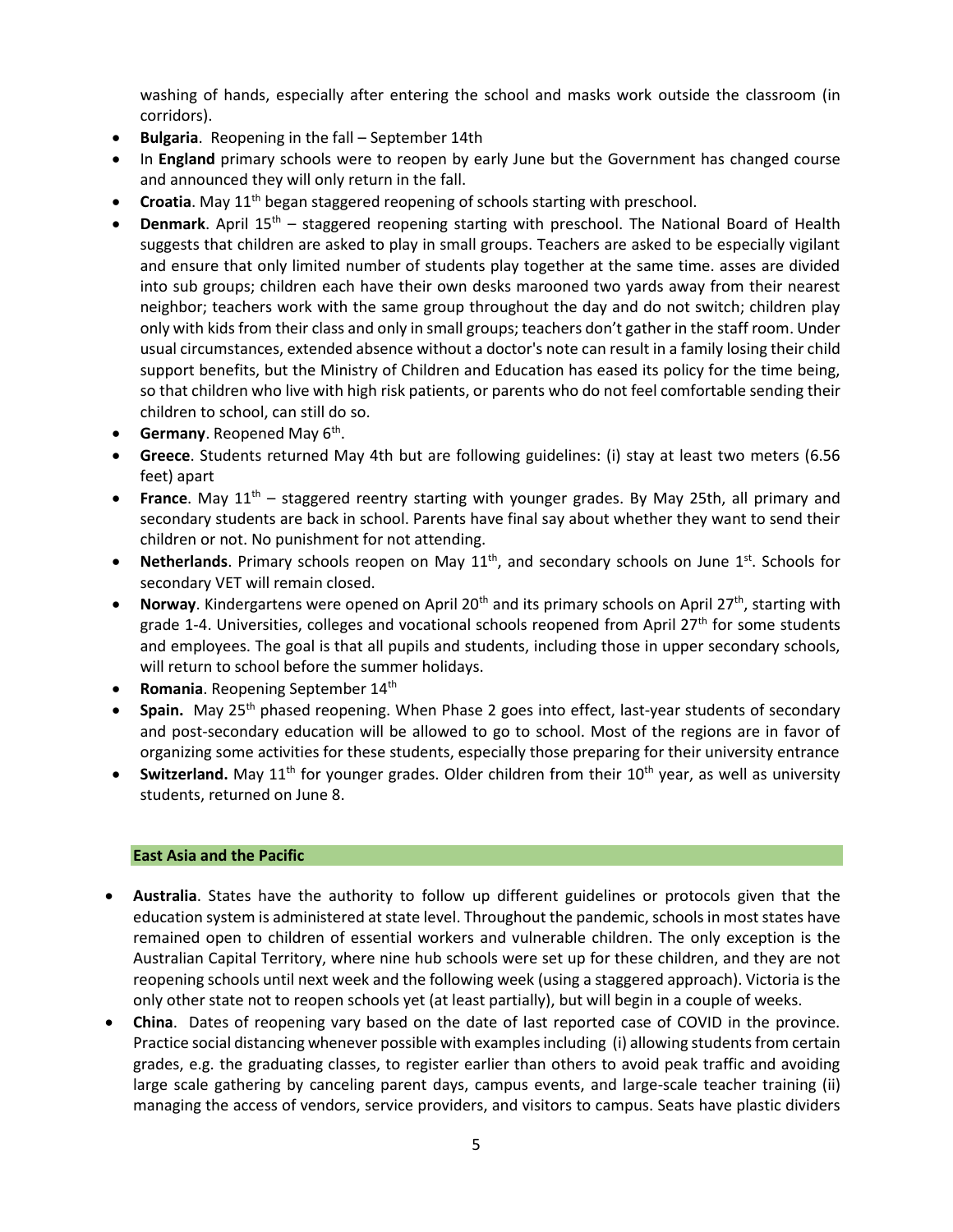to ensure students are safely distanced from each other. Re-adjusting school calendar to make up for lost face-to-face instruction time. Routinely carry out simple health screening, monitor instances of high-risk symptoms and health related absence, and provide daily updates to local authorities. China also developed a contingency plan if/when an active case of COVID is found in classroom

- **Japan**. Dates of reopening vary but started in mid-April. Classrooms are ventilated and students are not allowed to gather in clusters. Washing of hands regularly throughout the day, especially before lunch. Checking of temperatures regularly. If an infection is confirmed, the infected individual and those who were in close contact are to be suspended, according to the guidelines. Temporary closure of classes or the entire school will also be recommended.
- **Indonesia**. Reopening schools July 20<sup>th</sup>.
- **Mongolia**. Schools to reopen in the fall (20<sup>th</sup> of September)
- **Papua New Guinea** schools began gradually reopening in late April. The Department of Education provided [specific instructions](https://covid19.info.gov.pg/files/28042020/Secretary%20Circular%20Instruction%205%20of%202020.pdf.pdf) for schools, teachers, and all education authorities to take in prevention of COVID-19. Parents can keep their children home if they wish to do so, yet they must inform schools so that children can continue their remote learning. Some of the prevention measures include mandatory facemasks for students and teachers and hand sanitizers or hand basins with soaps for hand washing in every recess break. However, implementation of measures appears challenging, with lack of masks in some areas and abundance in others. Some parents have resorted to sow masks themselves.
- **South Korea** began the school year online, and delayed reopening schools due to new cases of COVID-19 until late May. Schools in areas with increased cases are made to re-close. Classes started with high school seniors, followed by middle school seniors, juniors, and elementary schools by May 20<sup>th</sup>. The Ministry of Education had postponed the start of the school year four times before it was decided to [begin online classes](https://www.moe.go.kr/boardCnts/view.do?boardID=294&boardSeq=80160&lev=0&searchType=null&statusYN=W&page=1&s=moe&m=020402&opType=N) on April 9th in all elementary, middle, high, and special education schools nationwide.
- **Vietnam's** upper secondary schools and universities and colleges reopened in some provinces and then re-closed from April 1st in compliance with the social distancing directive from the Prime Minister. As of mid-May, Vietnam has fully reopened all schools, with lower- and upper-secondary, and postsecondary VET institutions reopening on May 4<sup>th</sup>, and then pre-primary to primary opening by May 11th. Universities also reopened on a rolling basis. The Ministry of Education and Training (MOET) developed a list of 16 priority responses for the basic education sector, and has sought support from development partners on implementation.<sup>1</sup> These priorities relate to, for example, (1) the safe operation of schools to reduce virus transmission, including the availability of hygiene materials and part-time in-person classes for crowded classrooms; (2) bridging the learning gap related to school closures, including stronger distance education provision, curriculum streamlining, teacher training, and promoting awareness for parents, students, and others; and (3) protecting the most vulnerable, including raising caregivers' awareness on child nutrition needs, psychological support, and distance education materials in ethnic minority languages.

#### **Latin, Central and North America**

- **Canada**. Phased reopening started May 11th in Quebec. June 1, schools in B.C., Manitoba and P.E.I. reopened in some way. On May 19, the Ontario government announced it was cancelling in-person classes for the rest of the school year.
- **Uruguay** [began the return to classes](https://cnnespanol.cnn.com/video/escuelas-uruguay-normalidad-apertura-clases-adaptacion-perspectivas-buenos-aires-pkg-dario-klein/) in some rural areas by late April and moved in phases. The first included all rural schools nation-wide (including primary and secondary levels), schools in vulnerable

<sup>1</sup> This information was extracted from the *Mitigating the impact of COVID-19 on learning and skill formation in Vietnam***,** prepared by the World Bank's Education Global Practice team for Vietnam. The larger document summarizes the Government's comprehensive Education Response to COVID19 and can be requested from the team (contact Dilip Parajuli (Sr. Education Economist) at dparajuli@worldbank.org).